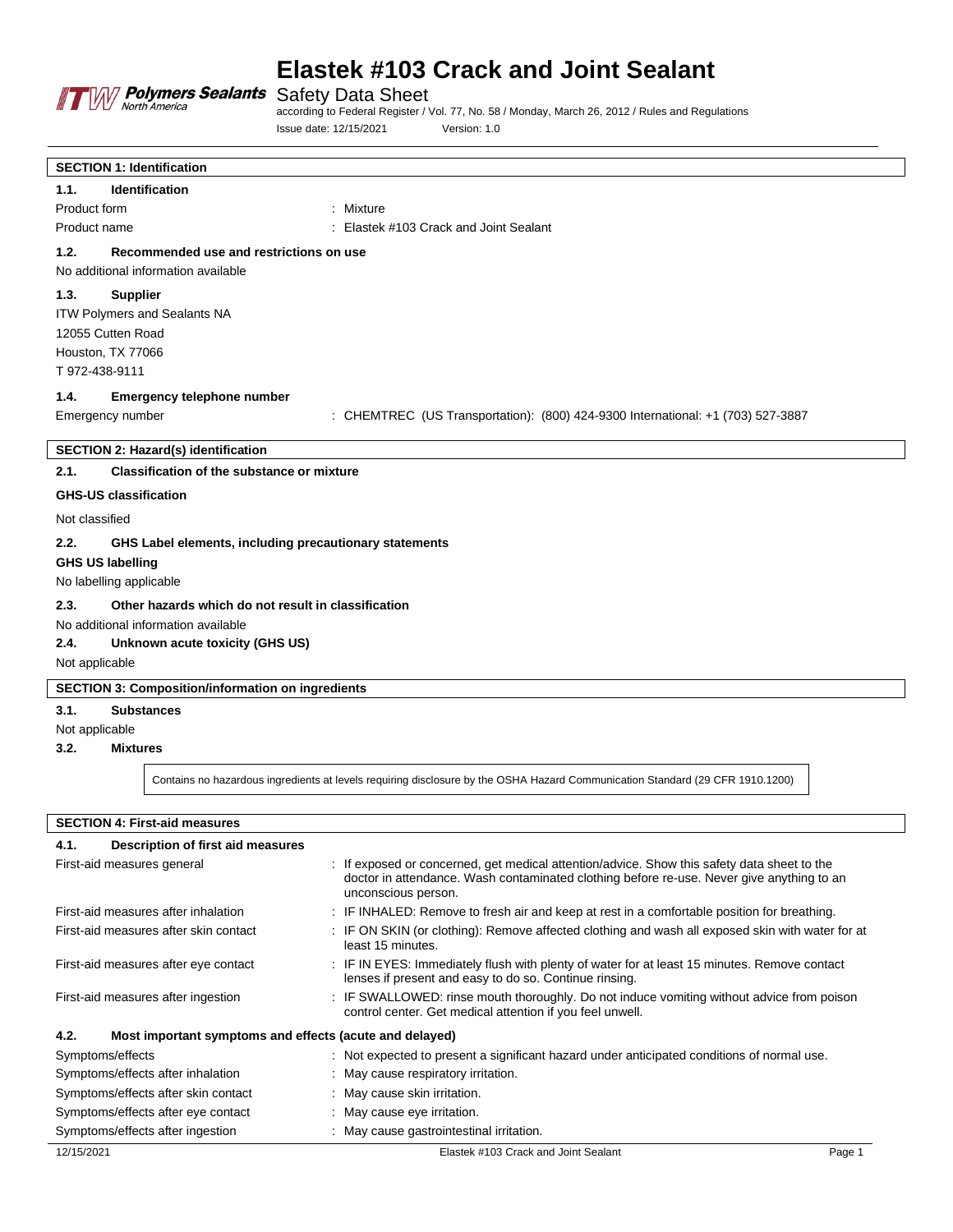Safety Data Sheet

according to Federal Register / Vol. 77, No. 58 / Monday, March 26, 2012 / Rules and Regulations

#### **4.3. Immediate medical attention and special treatment, if necessary**

No additional information available.

| 5.1.                                               | Suitable (and unsuitable) extinguishing media                                                                                                                           |  |  |  |  |
|----------------------------------------------------|-------------------------------------------------------------------------------------------------------------------------------------------------------------------------|--|--|--|--|
| Suitable extinguishing media                       | : Dry powder. Foam. Carbon dioxide. Water spray.                                                                                                                        |  |  |  |  |
| Specific hazards arising from the chemical<br>5.2. |                                                                                                                                                                         |  |  |  |  |
| Fire hazard                                        | : No data available.                                                                                                                                                    |  |  |  |  |
| <b>Explosion hazard</b>                            | : No data available.                                                                                                                                                    |  |  |  |  |
| Reactivity                                         | : Stable under normal conditions.                                                                                                                                       |  |  |  |  |
| 5.3.                                               | Special protective equipment and precautions for fire-fighters                                                                                                          |  |  |  |  |
| Precautionary measures fire                        | : Keep away from heat, hot surfaces, sparks, open flames and other ignition sources. No<br>smoking.                                                                     |  |  |  |  |
| Firefighting instructions                          | : Use water spray or fog for cooling exposed containers. Exercise caution when fighting any<br>chemical fire. Do not dispose of fire-fighting water in the environment. |  |  |  |  |
| Protection during firefighting                     | : Do not enter fire area without proper protective equipment, including respiratory protection.<br>Self-contained breathing apparatus.                                  |  |  |  |  |
| Other information                                  | : Under fire conditions closed containers may rupture or explode.                                                                                                       |  |  |  |  |

| 6.1.                 | Personal precautions, protective equipment and emergency procedures |  |                                                                                                                                                               |  |  |
|----------------------|---------------------------------------------------------------------|--|---------------------------------------------------------------------------------------------------------------------------------------------------------------|--|--|
| General measures     |                                                                     |  | : Evacuate area. Ventilate area. Keep upwind. Spill should be handled by trained cleaning<br>personnel properly equipped with respiratory and eye protection. |  |  |
| 6.1.1.               | For non-emergency personnel                                         |  |                                                                                                                                                               |  |  |
| Protective equipment |                                                                     |  | : Wear Protective equipment as described in Section 8.                                                                                                        |  |  |
| Emergency procedures |                                                                     |  | : Evacuate unnecessary personnel.                                                                                                                             |  |  |
| 6.1.2.               | For emergency responders                                            |  |                                                                                                                                                               |  |  |
| Protective equipment |                                                                     |  | : Wear suitable protective clothing, gloves and eye or face protection. Approved supplied-air<br>respirator, in case of emergency.                            |  |  |

#### **6.2. Environmental precautions**

Prevent entry to sewers and public waters. Notify authorities if liquid enters sewers or public waters. Avoid release to the environment.

#### **6.3. Methods and material for containment and cleaning up**

| For containment/cleaning up | SMALL SPILL: Dike area to contain spill. Take precautions as necessary to prevent<br>contamination of ground and surface waters. Recover spilled material on absorbent, such as<br>sawdust or vermiculite, and sweep into closed containers for disposal. After all visible traces,<br>including ignitable vapors, have been removed, thoroughly wet vacuum the area. Do not flush<br>to sewer. If area of spill is porous, remove as much contaminated earth and gravel, etc. as<br>necessary and place in closed containers for disposal. Only those persons who are adequately<br>trained, authorized, and wearing the required personal protective equipment (PPE) should<br>participate in spill response and clean-up.                                                                                                                                                                                                                      |  |  |  |  |
|-----------------------------|---------------------------------------------------------------------------------------------------------------------------------------------------------------------------------------------------------------------------------------------------------------------------------------------------------------------------------------------------------------------------------------------------------------------------------------------------------------------------------------------------------------------------------------------------------------------------------------------------------------------------------------------------------------------------------------------------------------------------------------------------------------------------------------------------------------------------------------------------------------------------------------------------------------------------------------------------|--|--|--|--|
|                             | LARGE SPILL: Keep spectators away. Only those persons who are adequately trained,<br>authorized and wearing the required personal protective equipment (PPE) should participate in<br>spill response and clean-up. Ventilate the area by natural means or by explosion proof means<br>(i.e. fans). Know and prepare for spill response before using or handling this product. Eliminate<br>all ignition sources (flames, hot surfaces, portable heaters and sources of electrical, static, or<br>frictional sparks). Dike and contain spill with inert material (e.g. sand, earth). Transfer liquids to<br>covered and labeled metal containers for recovery or disposal, or remove with inert absorbent.<br>Use only non-sparking tools and appropriate PPE. Place absorbent diking materials in covered<br>metal containers for disposal. Prevent contamination of sewers, streams, and groundwater<br>with spilled material or used absorbent. |  |  |  |  |

#### **6.4. Reference to other sections**

See Sections 8 and 13.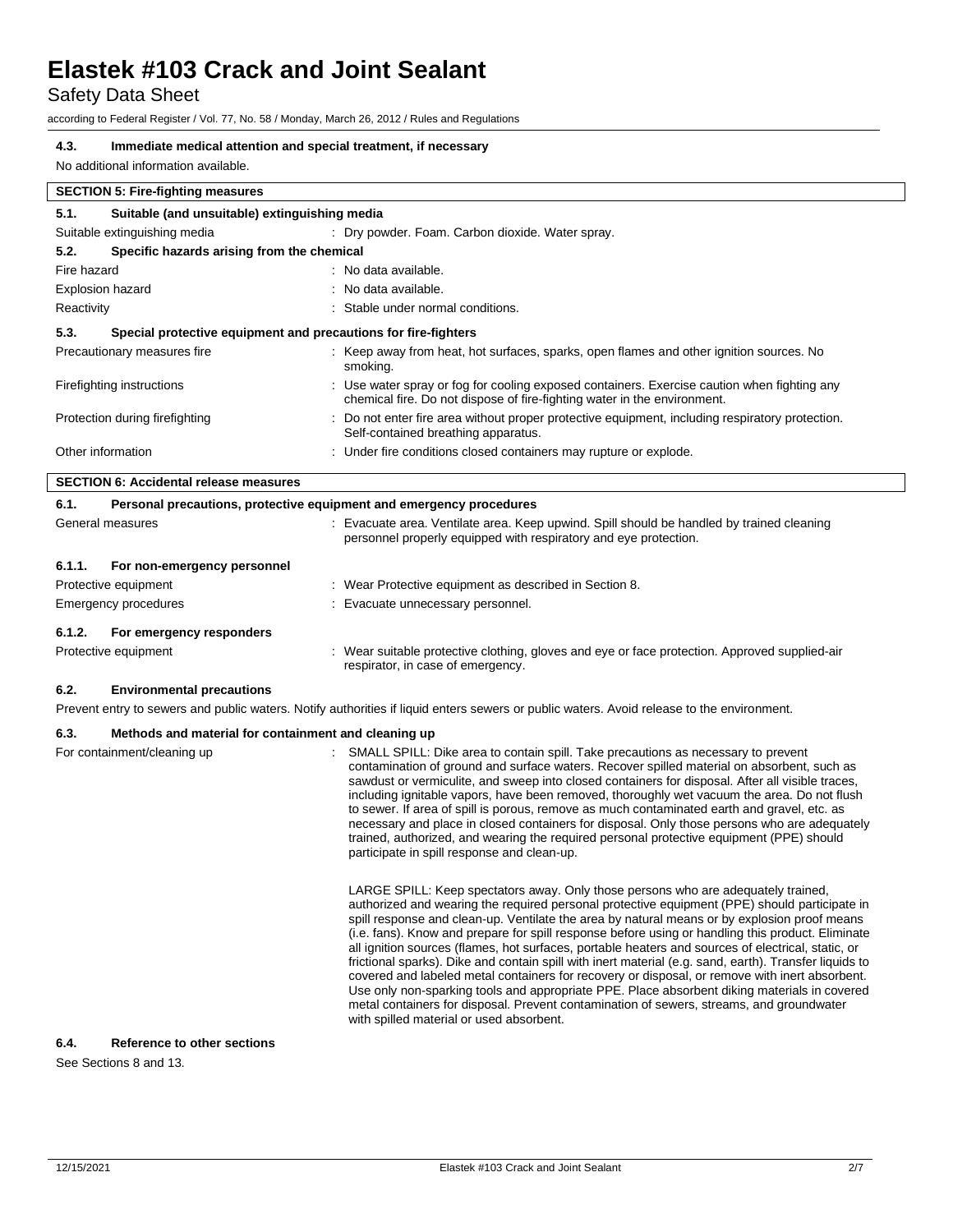Safety Data Sheet

according to Federal Register / Vol. 77, No. 58 / Monday, March 26, 2012 / Rules and Regulations

#### **SECTION 7: Handling and storage 7.1. Precautions for safe handling** Precautions for safe handling **interest in the safety precautions** have been read and understood. Handle in accordance with good industrial hygiene and safety procedures. Do not get in eyes, on skin, or on clothing. Avoid breathing vapors, mist. Wash hands and other exposed areas with mild soap and water before eating, drinking or smoking and when leaving work. **7.2. Conditions for safe storage, including any incompatibilities** Technical measures : Empty containers retain product residue and can be hazardous. Storage conditions **Storage conditions** : Store in a dry, cool and well-ventilated place. Keep the container tightly closed. Heat and ignition sources : Avoid ignition sources. Special rules on packaging **interest and the Container** : Keep only in original container.

#### **SECTION 8: Exposure controls/personal protection**

#### **8.1. Control parameters**

Not applicable

#### **8.2. Appropriate engineering controls**

Appropriate engineering controls : Provide adequate general and local exhaust ventilation. Use process enclosures, local exhaust ventilation, or other engineering controls to control airborne levels below recommended exposure limits. Use explosion-proof equipment with flammable materials. Ensure adequate ventilation, especially in confined areas.

#### **8.3. Individual protection measures/Personal protective equipment**

#### **Personal protective equipment symbol(s):**



#### **Personal protective equipment:**

Gloves. Protective goggles. If spraying, protect with wearing suitable respirator or mask.

#### **Materials for protective clothing:**

Wear suitable protective clothing, gloves and eye/face protection

#### **Hand protection:**

Use gloves appropriate to the work environment

#### **Eye protection:**

Use eye protection suitable to the environment. Avoid direct contact with eyes.

#### **Skin and body protection:**

Wear long sleeves, and chemically impervious PPE/coveralls to minimize bodily exposure.

#### **Respiratory protection:**

Use NIOSH (or other equivalent national standard) -approved dust/particulate respirator. Where vapor, mist, or dust exceed PELs or other applicable OELs, use NIOSH-approved respiratory protective equipment.

#### **SECTION 9: Physical and chemical properties**

| 9.1.            | Information on basic physical and chemical properties |  |                       |  |  |  |
|-----------------|-------------------------------------------------------|--|-----------------------|--|--|--|
| Physical state  |                                                       |  | : Paste               |  |  |  |
| Appearance      |                                                       |  | : High Viscosity.     |  |  |  |
| Colour          |                                                       |  | : White               |  |  |  |
| Odour           |                                                       |  | : Slight ammonia odor |  |  |  |
| Odour threshold |                                                       |  | $:$ No data available |  |  |  |
| pH              |                                                       |  | $9 - 10.5$            |  |  |  |
| Melting point   |                                                       |  | $:$ No data available |  |  |  |
|                 |                                                       |  |                       |  |  |  |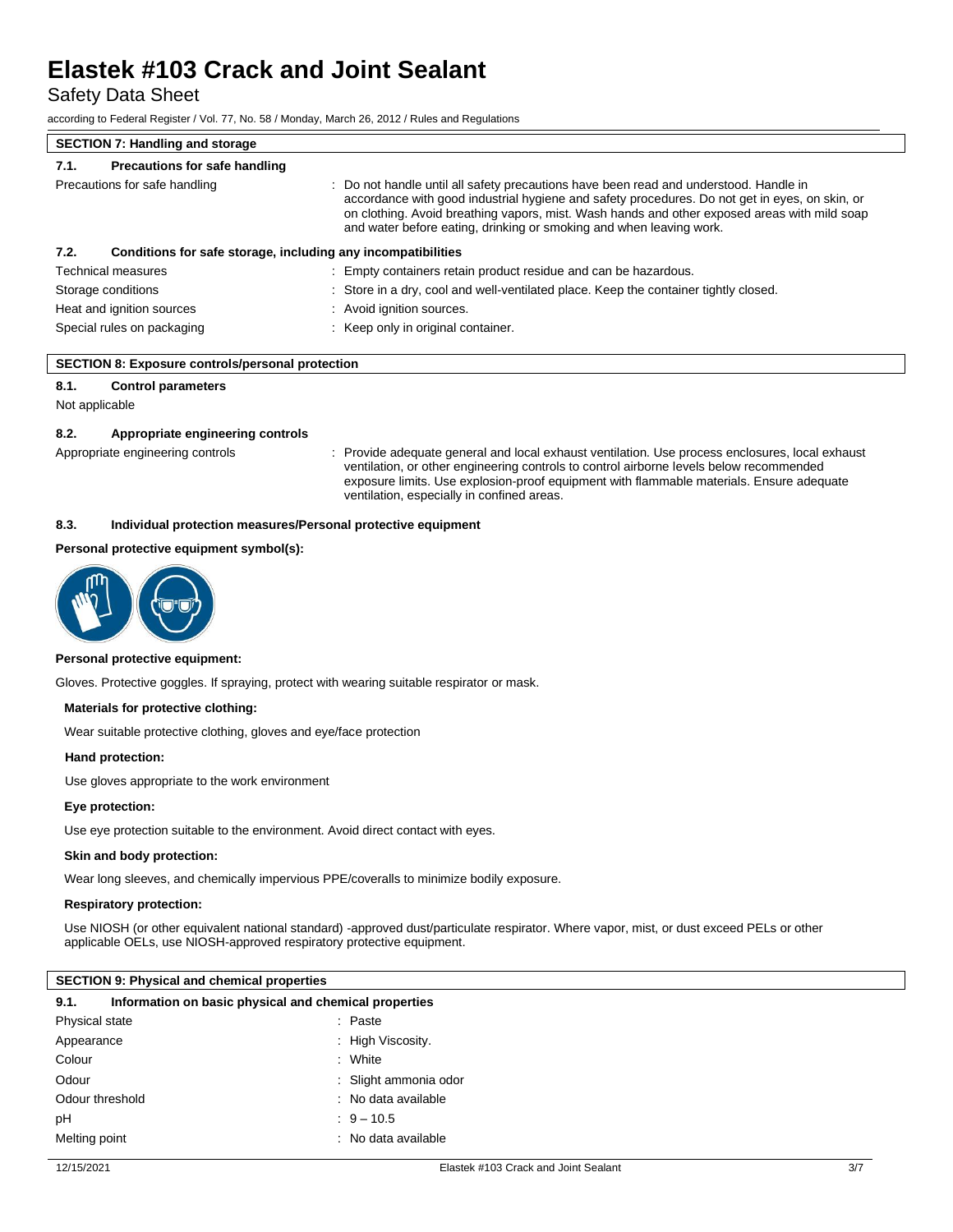### Safety Data Sheet

according to Federal Register / Vol. 77, No. 58 / Monday, March 26, 2012 / Rules and Regulations

| Freezing point                                  | : No data available |
|-------------------------------------------------|---------------------|
| Boiling point                                   | : No data available |
| Flash point                                     | : No data available |
| Relative evaporation rate (butylacetate=1)      | No data available   |
| Flammability (solid, gas)                       | No data available   |
| Vapour pressure                                 | No data available   |
| Relative vapour density at 20 °C                | : > 1 (air = 1)     |
| Relative density                                | No data available   |
| Density                                         | 12 lb/gal $\pm 0.5$ |
| Solubility                                      | No data available   |
| Partition coefficient n-octanol/water (Log Pow) | No data available   |
| Auto-ignition temperature                       | No data available   |
| Decomposition temperature                       | No data available   |
| Viscosity, kinematic                            | No data available   |
| Viscosity, dynamic                              | No data available   |
| Explosive limits                                | No data available   |
| <b>Explosive properties</b>                     | No data available   |
| Oxidising properties                            | No data available   |
| <b>Other information</b><br>9.2.                |                     |

VOC content : 134.2 gr/liter (EPA 24 Method)

#### **SECTION 10: Stability and reactivity**

#### **10.1. Reactivity**

Stable under normal conditions.

#### **10.2. Chemical stability**

Stable under recommended handling and storage conditions (see section 7).

#### **10.3. Possibility of hazardous reactions**

None known.

#### **10.4. Conditions to avoid**

High temperatures, incompatible materials.

### **10.5. Incompatible materials**

Acids. Alcohols. Alkalis. Amines.

#### **10.6. Hazardous decomposition products**

Can be released in case of fire: carbon monoxide, carbon dioxide, nitrogen oxides, hydrogen cyanide.

| <b>SECTION 11: Toxicological information</b>  |                                      |  |  |  |
|-----------------------------------------------|--------------------------------------|--|--|--|
| Information on toxicological effects<br>11.1. |                                      |  |  |  |
| Acute toxicity (oral)                         | : Not classified                     |  |  |  |
| Acute toxicity (dermal)                       | : Not classified                     |  |  |  |
| Acute toxicity (inhalation)                   | : Not classified                     |  |  |  |
| Skin corrosion/irritation                     | : Not classified                     |  |  |  |
|                                               | $pH: 9 - 10.5$                       |  |  |  |
| Serious eye damage/irritation                 | : Not classified                     |  |  |  |
|                                               | $pH: 9 - 10.5$                       |  |  |  |
| Respiratory or skin sensitisation             | : Not classified                     |  |  |  |
| Germ cell mutagenicity                        | : Not classified                     |  |  |  |
| Carcinogenicity                               | : Not classified                     |  |  |  |
| Titanium dioxide (13463-67-7)                 |                                      |  |  |  |
| IARC group                                    | 2B - Possibly carcinogenic to humans |  |  |  |
| In OSHA Hazard Communication Carcinogen       | Yes                                  |  |  |  |

list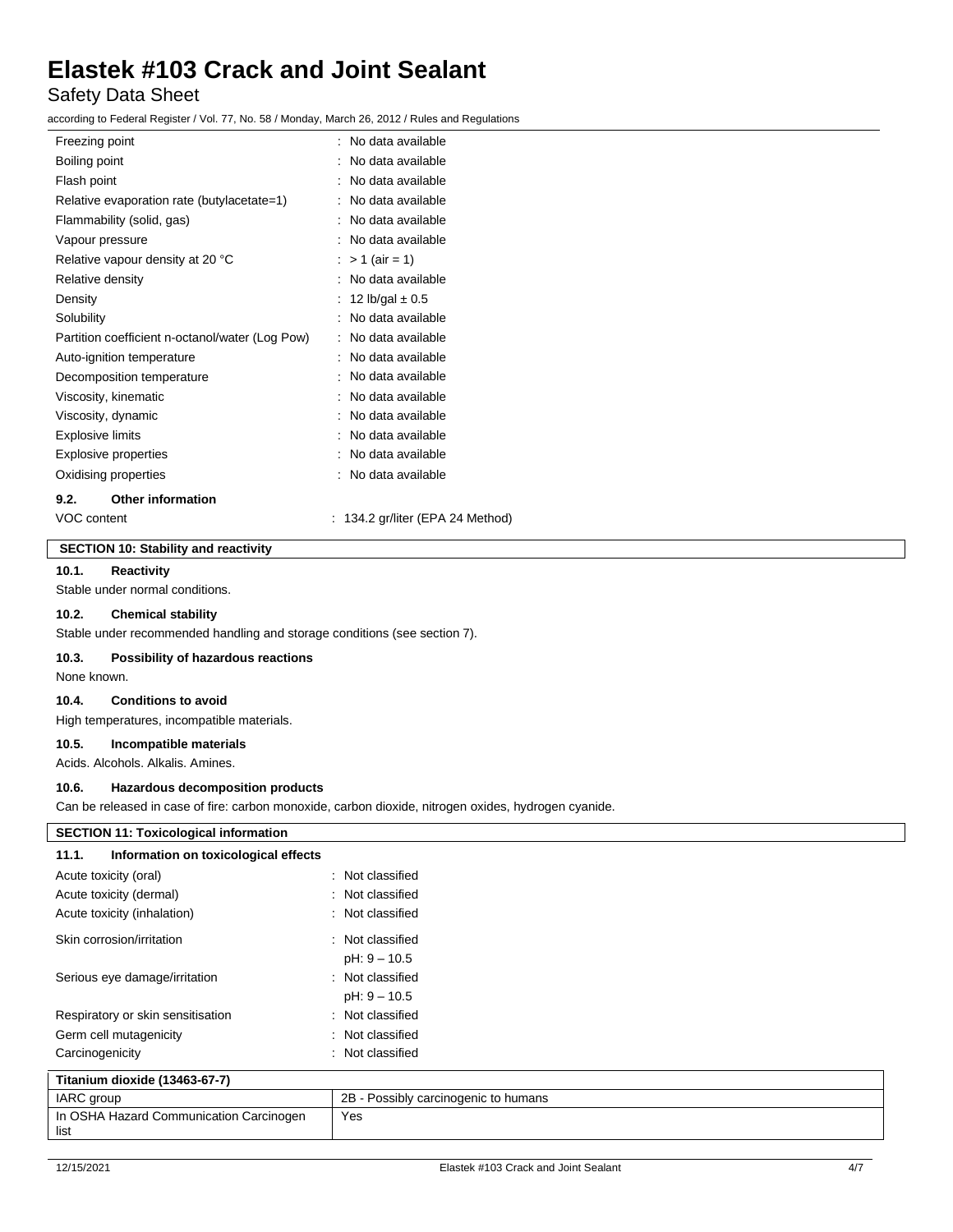Safety Data Sheet

according to Federal Register / Vol. 77, No. 58 / Monday, March 26, 2012 / Rules and Regulations

| Silica: Crystalline, quartz (14808-60-7)                            |                                                                                                                                                                        |  |  |  |  |
|---------------------------------------------------------------------|------------------------------------------------------------------------------------------------------------------------------------------------------------------------|--|--|--|--|
| IARC group                                                          | 1 - Carcinogenic to humans                                                                                                                                             |  |  |  |  |
| National Toxicology Program (NTP) Status                            | Known Human Carcinogens                                                                                                                                                |  |  |  |  |
| In OSHA Hazard Communication Carcinogen<br>list                     | Yes                                                                                                                                                                    |  |  |  |  |
| Reproductive toxicity                                               | : Not classified                                                                                                                                                       |  |  |  |  |
| STOT-single exposure                                                | : Not classified                                                                                                                                                       |  |  |  |  |
| STOT-repeated exposure                                              | Not classified                                                                                                                                                         |  |  |  |  |
| Aspiration hazard                                                   | Not classified                                                                                                                                                         |  |  |  |  |
| Viscosity, kinematic                                                | No data available                                                                                                                                                      |  |  |  |  |
| Symptoms/effects                                                    | : Not expected to present a significant hazard under anticipated conditions of normal use.                                                                             |  |  |  |  |
| Symptoms/effects after inhalation                                   | May cause respiratory irritation.                                                                                                                                      |  |  |  |  |
| Symptoms/effects after skin contact                                 | May cause skin irritation.                                                                                                                                             |  |  |  |  |
| Symptoms/effects after eye contact                                  | May cause eye irritation.                                                                                                                                              |  |  |  |  |
| Symptoms/effects after ingestion                                    | : May cause gastrointestinal irritation.                                                                                                                               |  |  |  |  |
| <b>SECTION 12: Ecological information</b>                           |                                                                                                                                                                        |  |  |  |  |
| 12.1.<br><b>Toxicity</b>                                            |                                                                                                                                                                        |  |  |  |  |
| Ecology - general                                                   | No information available.                                                                                                                                              |  |  |  |  |
| Hazardous to the aquatic environment, short-<br>term (acute)        | Not classified.                                                                                                                                                        |  |  |  |  |
| Hazardous to the aquatic environment, long-<br>term (chronic)       | Not classified.<br>÷                                                                                                                                                   |  |  |  |  |
| 12.2.<br>Persistence and degradability                              |                                                                                                                                                                        |  |  |  |  |
| No additional information available                                 |                                                                                                                                                                        |  |  |  |  |
| 12.3.<br><b>Bioaccumulative potential</b>                           |                                                                                                                                                                        |  |  |  |  |
| No additional information available                                 |                                                                                                                                                                        |  |  |  |  |
| 12.4.<br><b>Mobility in soil</b>                                    |                                                                                                                                                                        |  |  |  |  |
| No additional information available                                 |                                                                                                                                                                        |  |  |  |  |
| 12.5.<br>Other adverse effects                                      |                                                                                                                                                                        |  |  |  |  |
| Other adverse effects                                               | : No data available.                                                                                                                                                   |  |  |  |  |
|                                                                     |                                                                                                                                                                        |  |  |  |  |
| <b>SECTION 13: Disposal considerations</b>                          |                                                                                                                                                                        |  |  |  |  |
| 13.1.<br><b>Disposal methods</b>                                    |                                                                                                                                                                        |  |  |  |  |
| Waste treatment methods                                             | : Do not discharge to public wastewater systems without permit of pollution control authorities.<br>No discharge to surface waters is allowed without an NPDES permit. |  |  |  |  |
| Product/Packaging disposal recommendations                          | Dispose in a safe manner in accordance with local/national regulations. Do not allow the<br>product to be released into the environment.                               |  |  |  |  |
| <b>SECTION 14: Transport information</b>                            |                                                                                                                                                                        |  |  |  |  |
| <b>Department of Transportation (DOT)</b><br>In accordance with DOT |                                                                                                                                                                        |  |  |  |  |
| Not regulated for transport                                         |                                                                                                                                                                        |  |  |  |  |
|                                                                     |                                                                                                                                                                        |  |  |  |  |

#### **Transport by sea (IMDG)**

Not regulated for transport

### **Air transport (IATA)**

Not regulated for transport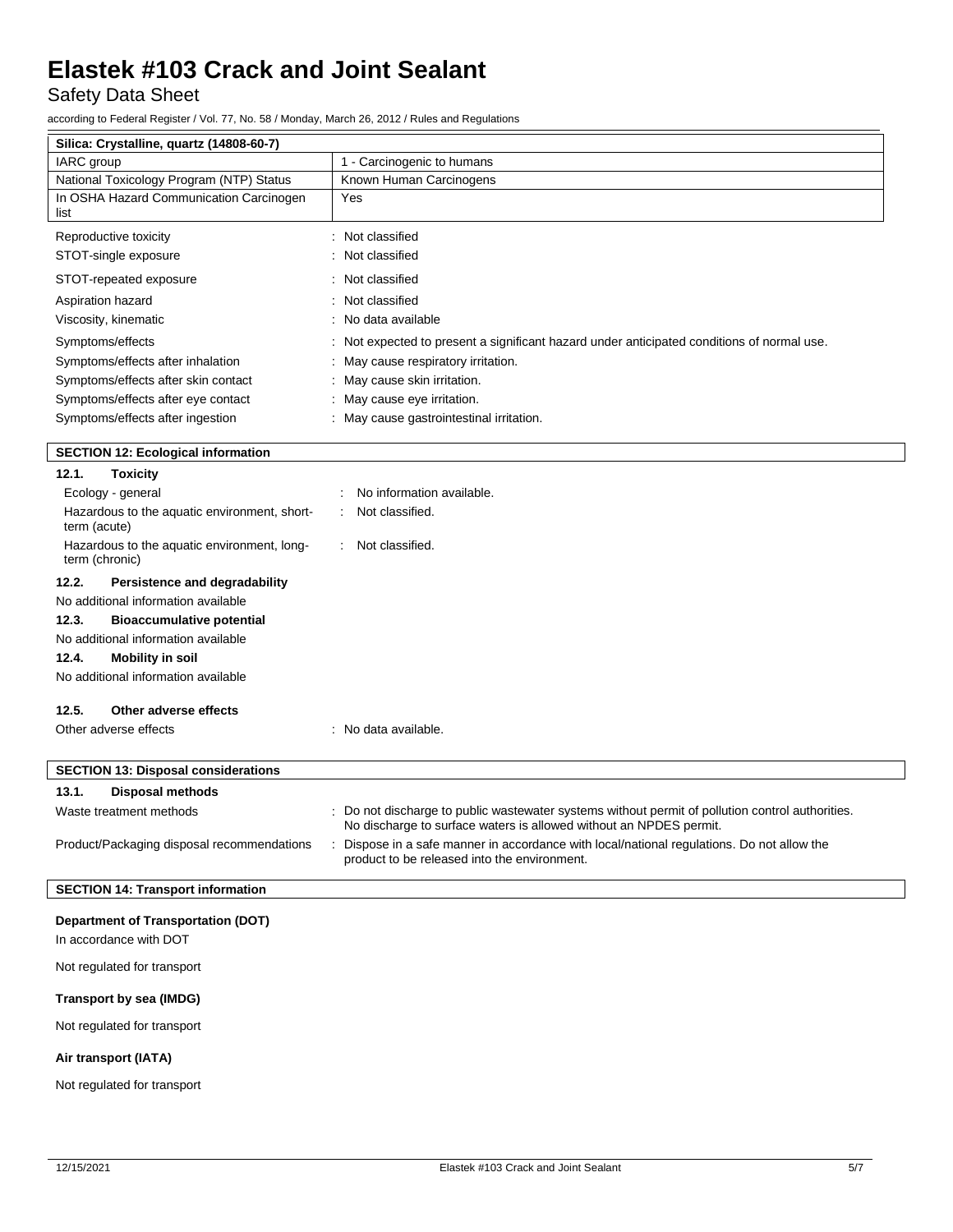Safety Data Sheet

according to Federal Register / Vol. 77, No. 58 / Monday, March 26, 2012 / Rules and Regulations

#### **SECTION 15: Regulatory information**

#### **15.1. US Federal regulations**

#### **Elastek #103 Crack and Joint Sealant** All chemical substances in this product are listed as "Active" in the EPA (Environmental Protection Agency) "TSCA Inventory Notification (Active-Inactive) Requirements Rule" ("the Final Rule") of Feb. 2019, as amended Feb. 2021, or are otherwise exempt or regulated by other agencies such as FDA or FIFRA

| 0000110001D7\01111V\                   |      |
|----------------------------------------|------|
| SARA<br>Section 311/312 Hazard Classes | None |

#### **15.2. International regulations**

No additional information available

#### **15.3. US State regulations**

**A WARNING:** This product can expose you to Silica: Crystalline, quartz, which is known to the State of California to cause cancer, and Ethylene glycol, which is known to the State of California to cause birth defects or other reproductive harm. For more information go to www.P65Warnings.ca.gov.

| Component                                  | Carcinogenicity | Developmental<br>toxicity | Reproductive<br>toxicity male | Reproductive<br>toxicity<br>female | No significant<br>risk level (NSRL) | <b>Maximum</b><br>allowable<br>dose level<br>(MADL) |
|--------------------------------------------|-----------------|---------------------------|-------------------------------|------------------------------------|-------------------------------------|-----------------------------------------------------|
| Silica: Crystalline,<br>quartz(14808-60-7) | X               |                           |                               |                                    |                                     |                                                     |
| Ethylene glycol(107-<br>$21-1)$            |                 | X                         |                               |                                    |                                     | 8700 µg/day<br>(oral)                               |
| Formaldehyde(50-00-<br>$\left( 0\right)$   | X               |                           |                               |                                    | 40 µg/day                           |                                                     |
| Titanium<br>dioxide(13463-67-7)            | Χ               |                           |                               |                                    | Not available                       |                                                     |

| Component                                | State or local regulations                                                                                                                                                                                                         |
|------------------------------------------|------------------------------------------------------------------------------------------------------------------------------------------------------------------------------------------------------------------------------------|
| Titanium dioxide (13463-67-7)            | U.S. - New Jersey - Right to Know Hazardous Substance List; U.S. - Pennsylvania -<br>RTK (Right to Know) List; U.S. - Massachusetts - Right To Know List                                                                           |
| Ammonium hydroxide (1336-21-6)           | U.S. - Massachusetts - Right To Know List; U.S. - New Jersey - Right to Know<br>Hazardous Substance List; U.S. - Pennsylvania - RTK (Right to Know) -<br>Environmental Hazard List; U.S. - Pennsylvania - RTK (Right to Know) List |
| Formaldehyde(50-00-0)                    | U.S. - New Jersey - Right to Know Hazardous Substance List; U.S. - Pennsylvania -<br>RTK (Right to Know) List; U.S. - Massachusetts - Right To Know List                                                                           |
| Ethylene glycol(107-21-1)                | U.S. - Massachusetts - Right To Know List; U.S. - New Jersey - Right to Know<br>Hazardous Substance List; U.S. - Pennsylvania - RTK (Right to Know) -<br>Environmental Hazard List; U.S. - Pennsylvania - RTK (Right to Know) List |
| Silica, amorphous(7631-86-9)             | U.S. - New Jersey - Right to Know Hazardous Substance List; U.S. - Massachusetts<br>- Right To Know List; U.S. - Pennsylvania - RTK (Right to Know) List                                                                           |
| Silica: Crystalline, quartz (14808-60-7) | U.S. - New Jersey - Right to Know Hazardous Substance List; U.S. - Pennsylvania -<br>RTK (Right to Know) List; U.S. - Massachusetts - Right To Know List                                                                           |
| Limestone(1317-65-3)                     | U.S. - New Jersey - Right to Know Hazardous Substance List; U.S. - Pennsylvania -<br>RTK (Right to Know) List                                                                                                                      |
| Ammonia(7664-41-7)                       | U.S. - Massachusetts - Right To Know List; U.S. - New Jersey - Right to Know<br>Hazardous Substance List; U.S. - Pennsylvania - RTK (Right to Know) -<br>Environmental Hazard List; U.S. - Pennsylvania - RTK (Right to Know) List |

#### **SECTION 16: Other information**

Other information  $\blacksquare$  : Author: JMM.